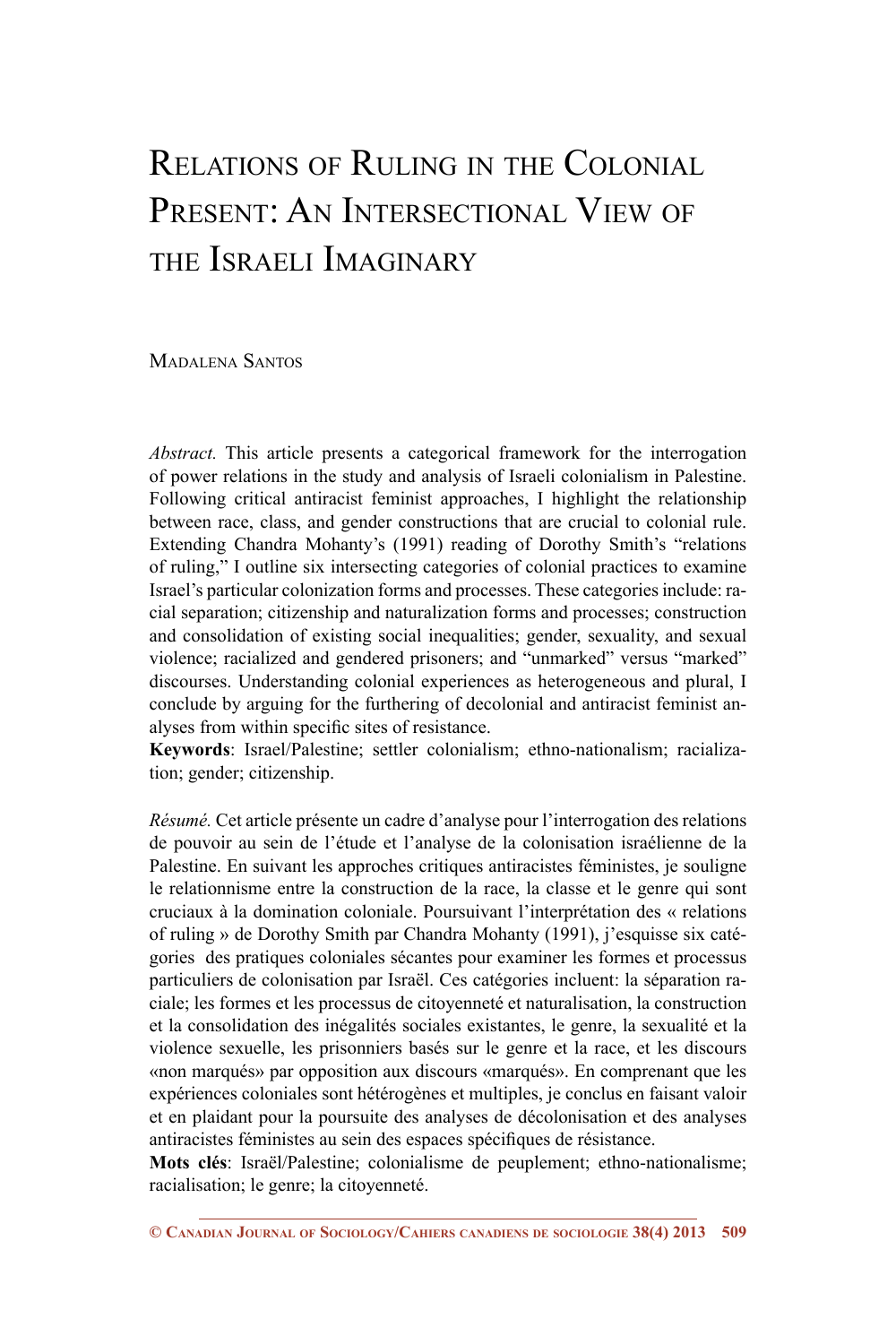# **INTRODUCTION**

**T**hrough the interweaving of Zionist myths of nation, identity, and security, Israel presents itself as *the* national homeland for all Jewish peoples — a land under constant threat of annihilation by Palestinians who are discursively constructed as demographic and security risks. Yet, the Zionist project of *Eretz Israel* (our land of Israel) is one of colonization which bases the survival and vitality of the state's Jewish population on the removal and absence of the racialized Palestinian other. Israel has continued its settler colonial project in Palestine, with its distinct forms of occupation (Zureik 2011:4) and apartheid (Davis 1987), through state discourses and practices of separation, fragmentation, and violence. Adding to recent work concerning Israel's discursive, systemic, and performative racialization of Palestinians (e.g., Abu-Laban and Bakan 2008, 2011; Abu El-Haj 2010; Lentin 2004, 2008; Goldberg 2008), this article offers a categorical framework that underlines the relationality between race, class, and gender that has been central to the structuring network of Zionist colonization from its initial stages to the colonial present.<sup>1</sup>

Like Patrick Wolfe (2006) who underscores the identifiable features of the *structure* of settler colonialism, most definitively in what he terms "the logic of elimination," I understand settler colonialism as an ongoing project rather than an event. According to Wolfe (2006:105), the logic of elimination<sup>2</sup> is a historically continuous "structural feature," endemic to all settler colonial projects, that includes the elimination of indigenous people through the erasure of language, culture, traditions, and communities as well as through mass killing. This type of project is never about situational discriminations or circumstantially racialized practices; instead, as Wolfe argues (2006:103), settler colonialism is based on the expropriation of land from indigenous populations for the erection of a "new colonial society." Settler colonial projects thus require the utilization of discriminatory and racialized processes to enable the establishment of the state and the continuation of state pursuits.

- 1. Following Derek Gregory (2004:xiv–xx), I use the term colonial present to complicate Israel's historical narrative that attempts to homogenize time to show that histories are "always plural, always contested, and shot through with multiple temporalities and spatialities."
- 2. Wolfe (2006) argues that "the logic of elimination" more accurately captures the intents and practices of settler colonialists who seek to kill indigenous peoples in symbolic, material, and physical respects than the term genocide. I utilize the terms ethnic cleansing and genocide which carry legal weight to discuss how the Zionist state came into being and still tries to eliminate Palestinians, not only through the purposeful destruction of their history in the renaming of place and space and forcible removal of the population, but also in the physical sense of the planned murder of people such as in the 2008–2009 as well as 2012 Gaza bombings.

To examine the Zionist project of settler colonialism in Palestine, I invoke Chandra Mohanty's (1991) reading of Dorothy Smith's "relations of ruling" which enables the exploration of power relations in particular contexts. Mohanty's third world feminist approach to relations of ruling bridges historical materialism with poststructuralist thought to consider multiple intersections of structures of power. Her method reveals a number of "othering" forms and processes that are operative in relations of ruling to create differences between peoples that legitimate the authority of ruling in the colonial and imperial context of rulers and "natives," and in the liberal capitalist states of citizens and noncitizens. Importantly, her approach avoids simplistic positioning which can reduce relations of power to binary oppositions of oppressor versus oppressed and the normalizing (or naturalizing) of individuals or structures; instead, she stresses the identification and location of transformations in power to emphasize "the process of ruling" rather than "the frozen embodiment of it" in: "(1) forms of knowledge and (2) organized practices and institutions, as well as (3) questions of consciousness, experience, and agency"(Mohanty 1991:14).While Mohanty (1991:17–23) does not describe the forms and processes of colonial and liberal-capitalist rule as categories of analysis, I identify the mechanisms and techniques of rule jointly and identify them as falling into six broad and interconnected categories:

- Racial separation
- Citizenship and naturalization forms and processes
- Construction and consolidation of existing social inequalities
- Gender, sexuality, and sexual violence
- Racialized and gendered prisoners
- "Unmarked" versus "marked" discourses

I utilize these groupings for two interrelated purposes: One, I seek to interrogate historical simplifications of Israel as victim which silence and erase Palestinian narratives of the 1948 establishment of the state of Israel or "*al Nakba*" (Arabic for "the Catastrophe"); and two, I endeavour to question Israel's dual claim of Jewish exclusivity and liberal democratic inclusivity even as it continues practices of ethnic cleansing, dispossession, displacement, exile, and genocide against Palestinians. Contributing to the recent but emergent literature which examines Israel as a settler colonial state (see Zureik 2011:5), my article further provides a new lens on existent studies on Israel/Palestine by introducing a nexus of theoretical tools for the sociological study of settler colonial projects.

In situating Israel's ongoing settler colonial project within a framework of relations of ruling, I also add to new areas of research that aspire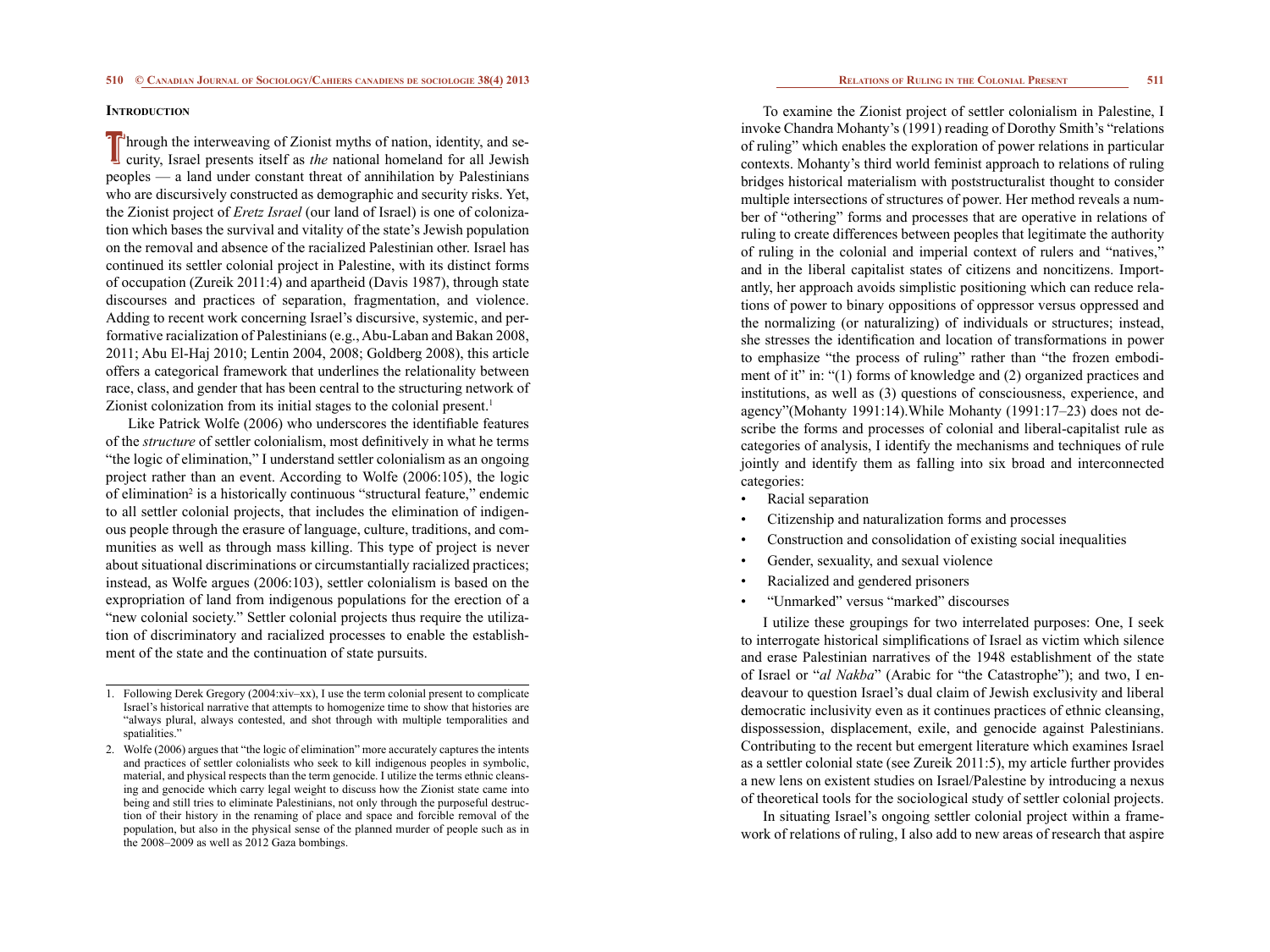to change how Palestinian political struggles are conceived and discussed by Western academia (see Abdo 2011; Masalha 2012:149; Nadeau and Sears 2010; Puar 2011; Sheehi 2010:267). Paying particular attention to the intersection of "socioeconomic, political, and discursive configurations" (Mohanty 1991:14) of colonialism, the state, citizenship, race, gender, and class, I engage critical feminist (Abdo 1996, 2008, 2011; Bannerji 2003; Kanaaneh 2002, 2009; Ong 1996) and postcolonial literature (Mbembé 2003; Said 1978) through a Foucauldian lens which facilitates an examination of power relations in colonial contexts. After examining Zionist discourses and practices of colonization in Palestine, I conclude by arguing for further decolonial and antiracist feminist analyses to adequately comprehend, theorize, as well as overcome the violent nature of Israel's contemporary settler colonial project.

# **Racial Separation**

From the first imaginings of the Israeli nation-state as a homeland for all Jewish peoples, Zionism has been preoccupied with the question of ethno-demography and a desire to separate Jews in Palestine from the indigenous Arab population (Kanaaneh 2002:28; Pappe 2007:13, 34–5). Since Zionism set Israel out to be the Jewish nation for Jews regardless of where they resided and/or claimed citizenship at the time, there was a perceived need to make Jews the majority of the population (Davis 1987:9). As is well documented in much of the literature on Zionism, Jews made up one-third of the population and owned less than 7 percent of all the land of Palestine prior to *al Nakba* (Davis 1987:22; Falah 1996; Khalidi 2001:12; Pappe 2007:29–30; Yuval-Davis 1987:39). To secure a land base for the Jewish population, the Zionist colonial project that established the state of Israel in May 1948, and which continues in the colonial present, involved the forced expulsion, exile, imprisonment, murder, massacre, and political assassination of Palestinians as well as the destruction of over 500 Palestinian towns and villages (Davis 1987; Falah 1996; Masalha 2012; Pappe 2007). Although implemented and performed by Zionist rule, these practices were facilitated through the laws and governance of Western colonialist forces.

As a direct result of British rule, in particular the Balfour Declaration, concrete steps were taken to ensure the creation of the Zionist state (Abu-Laban and Bakan 2008:647; Pappe 2007:13). In the aftermath of the Holocaust in Europe the United Nations Special Committee for Palestine (UNSCOP) appealed to the international community to take responsibility for the Jewish refugee problem; however, this call went unanswered (Khalidi 1997:9). Instead, the United Nations General Assembly through the United Nations Partition Plan Resolution 181 solidified Balfour's promise on November 29, 1947 with its demarcation of Palestine into two separate states without the consent of Palestinians and with no regard for the ethnic make-up of Palestine. This enabled the Zionist leadership to implement Plan Dalet — a plan of systematic and total expulsion of the Palestinian people from Palestine (Pappe 2007:28).

Importantly, what motivated the British Empire's assistance in bringing the Zionist plan to ethnically cleanse Palestine to fruition was its own desire to relocate the Jewish people — at the time considered to be nonwhite — outside of Europe (Abu-Laban and Bakan 2008:647). The white Christian peoples of Europe had long discriminated against and held racialized beliefs about Jewish peoples; yet, as Hannah Arendt (1973:158–61) makes clear, the escalation of racism against Jewish peoples intensified as a result of late 19th century European colonial and imperial expansion in which race-thinking played a crucial and prominent role in defining people as racially inferior and backward. While studies on the ethnic cleansing of Palestine began to gain circulation in the 1980s through the work of Israel's "new historians" (e.g., Avi Shlaim, Benny Morris, Ilan Pappe — see Masalha 2012:148–204), examining the Zionist goal of the Israeli state through the rubric of racism and racialization is fairly recent (see Goldberg 2008; Lentin 2004).

The seemingly evident contradiction between political Zionism and what is construed as modern secular racism are complexly interrelated. Notably, the increase in anti-Jewish sentiment during the Nazi period resulted in increased support for the Zionist movement which had not received a great deal of backing from Jewish peoples previously (Abu-Laban and Bakan 2008:645–646; Davis 1987:2–3). The historical foundation for Zionist ideology that began as a political response to racism "through the construction of an ethnically-defined and exclusively 'Jewish' modern capitalist state … moved from a marginal view to one that is hegemonic in global politics" (Abu-Laban and Bakan 2008:644). Prior to this period, many Jewish peoples understood the Zionist idea of creating a Jewish-only state to be accepting of the racist notion that Jews were unable to live with non-Jews and could only live with each other (Davis 1987:2).

Moving toward the establishment of Israel, key figures in the Zionist movement utilized the discourse of European race-thinking which had previously considered Jewish peoples as other to reconfigure Palestinians as the Oriental other in relation to the white Zionist "native." Joseph Weitz (1890–1973), one of the premier architects of the Zionist settlement and then Deputy Chairman of the Board of Directors of the Jewish National Fund (JNF) exemplifies the exclusionary language of "us" and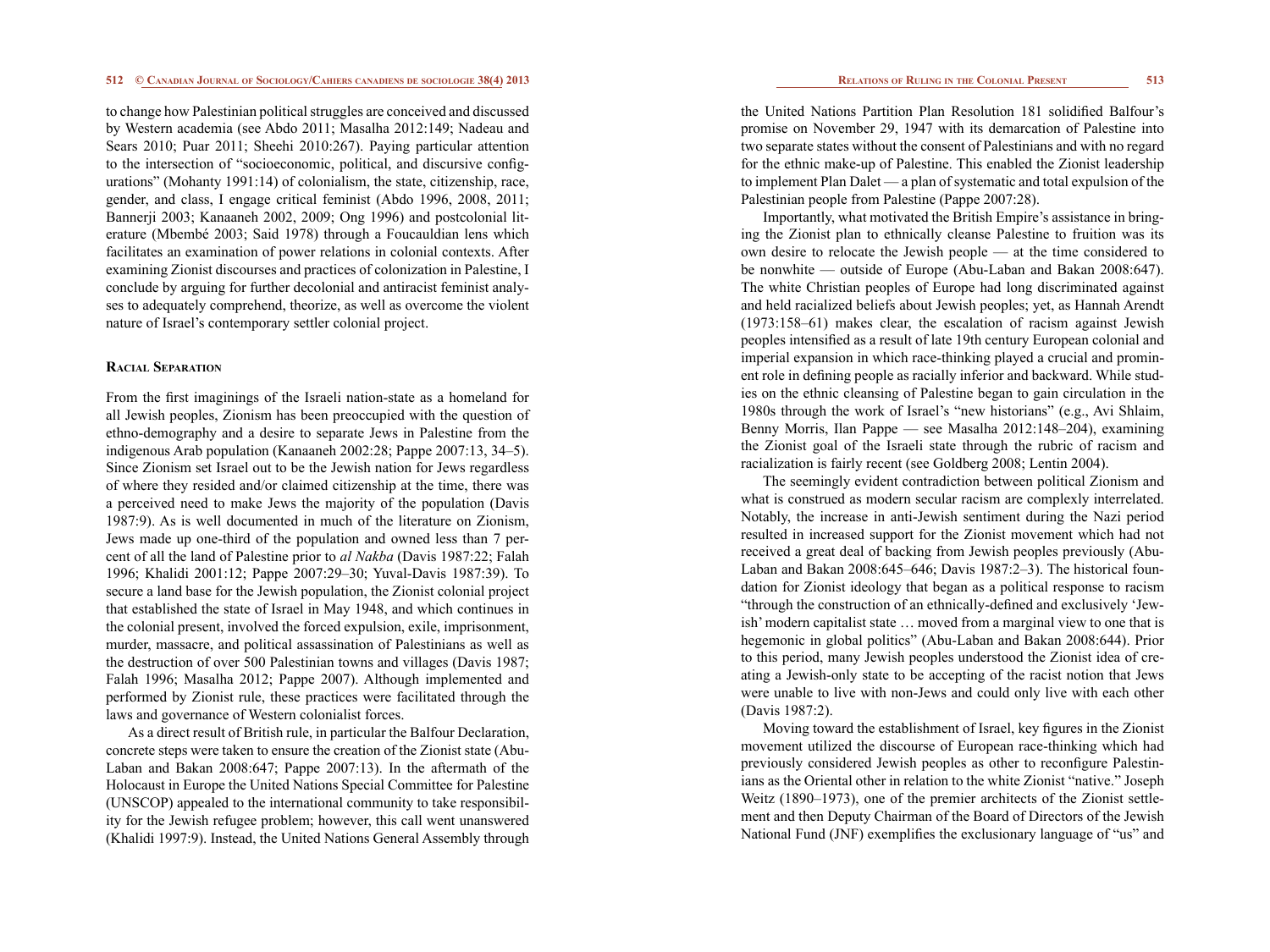"them" used to delineate historic Palestine as *Eretz Israel* in his now infamous diary entry:

Among *ourselves* it must be clear that *there is no place in the country for both peoples together*…. With the Arabs we shall not achieve our aim of being an independent people in this country. The only solution is Eretz Israel … and there is no other way but to *transfer the Arabs* from here to the neighbouring countries, *transfer all of them*, not one village or tribe should remain.... (as quoted in Davis 1987:5; italics added)

The ethno-nationalist goals of Zionism relied upon the racist notion of "'transfer' or *ha'avarah* — the Hebrew euphemism for ethnic cleansing" (Masalha 2012:28; see also Pappe 2007) to make Palestine a Jewish state. The aim of transference was to rid Palestine of as many Arab Palestinians as possible. The characterization of Arab-Palestinians as a racialized other is rooted in Orientalist ideology which posits the notion of the Eastern non-European other as lesser than the Western/Western European ideal (Said 1978). Orientalization in the Palestinian context is the purposeful racial categorization of the Eastern other to distinguish between a nonwhite citizen other undeserving of rights — the Palestinian — and a white settler citizen deserving of all rights to citizenship — the European/Ashkenazi/white Jewish Israeli. The racial separation between the indigenous Palestinian and the Jewish Israeli is exemplified in Israel's citizenship policies and practices.

# **Citizenship and Naturalization Forms and Processes**

The category of citizenship and naturalization forms and processes lays bare the dominant myth of Israel as "the only democracy in the Middle East" and grounds the discussion of Israel as a settler colonial state within a framework of racisms that affect not only Palestinians in the Occupied Territories but all citizens of the state. Israel uses law and religion to discursively construct a racialized framework of citizenship and nationality that attempts to legitimize the practice of differential citizenship rights, property and land theft, as well as ethnic cleansing. Through complex legal and religious structural systems and institutionalized practices, Israel's division between Palestinians and Jewish Israelis establishes differential racialized categories based on ethnic and religious groupings (Abu El-Haj 2010:29; Kanaaneh 2002, 2009; Yuval-Davis 1987:39). The most evident examples of Israel's racial rule are found in its distinctions between citizenship and nationality, and the inequitable laws for entrance and land ownership. This is especially apparent in Israel's *Law of Return* and the *Law of Absentee Property*.

While the *Law of Return* enables any Jewish person who immigrates to Israel to be granted automatic citizenship and nationality, under the *Law of Absentee Property*, Palestinian Arabs who were forced to leave their homes as a result of *al Nakba* are denied the right to return (Davis 1987:26; see also Abdo 2011:40). Classified as "absentees," they had their homes, lands, and property confiscated (see Fischbach 2011; Leibler 2011). This includes Palestinians who remained within Palestine but were internally displaced — paradoxically labelled "present absentees" (Said 1992:105; Schechla 2001:20). The number of internally displaced Palestinians has increased "since 1948 … to at least 238,000, about a quarter of the Palestinian citizens of Israel, while, among these, the present absentees … now number some 200,000" (Schechla 2001:22; see also Masalha 2012:6). The expropriation of over 3.2 million *dunams* of land (approximately 790,700 acres; White 2012:24) resulted in a drastic socioeconomic decline for Palestinians due to the loss of agricultural production compounded by the additional loss of community (Abdo 2011:37). Meanwhile, the over 750,000 Palestinians who were made refugees with the creation of the state in 1948 (Masalha 2003:259) and again following the 1967 occupation of the Palestinian territories — now numbering approximately 5 million not including the internally displaced which would bring the total to about 11 million (Masalha 2012:14; see also Feldman 2012) — continue to be refused entry in violation of the internationally recognized Right of Return (Abu-Laban and Bakan 2008:651; Lentin 2004:par. 2.4).

To carry on its transformation of historical Palestine into a Jewish majority state, Israel has maintained its practices of ethnic cleansing through land expropriation which are not only geopolitically significant and meaningful in a material sense, but are culturally symbolic and intended to alter the story of Palestine. For instance, through the bureaucratic machinery of the Israeli state, 95 percent of state territory is administered via the offices of the Jewish National Fund according to "laws that differentiate between Jew and non-Jew making it illegal for non-Jews (read Palestinians) to lease state lands" (Lentin 2004:par. 2.4; see also Davis 1987:26). As a result, most Palestinians who remained within '48<sup>3</sup> or what is more commonly considered Israel proper are not legally entitled to own or lease land since Israel has designated almost all of the land within the Green Line as available exclusively to Jews. Known as the "Judaization of land" (Kanaaneh 2009:72; Yiftachel 1997:98), these processes include the erasure of Arab villages through their purposeful

<sup>3.</sup> '48 is the term used by Palestinians to refer to the geographical space colonized by Israel in 1948; it is also used to refer to the people who remained within historical Palestine but outside of the West Bank and Gaza following the 1967 occupation.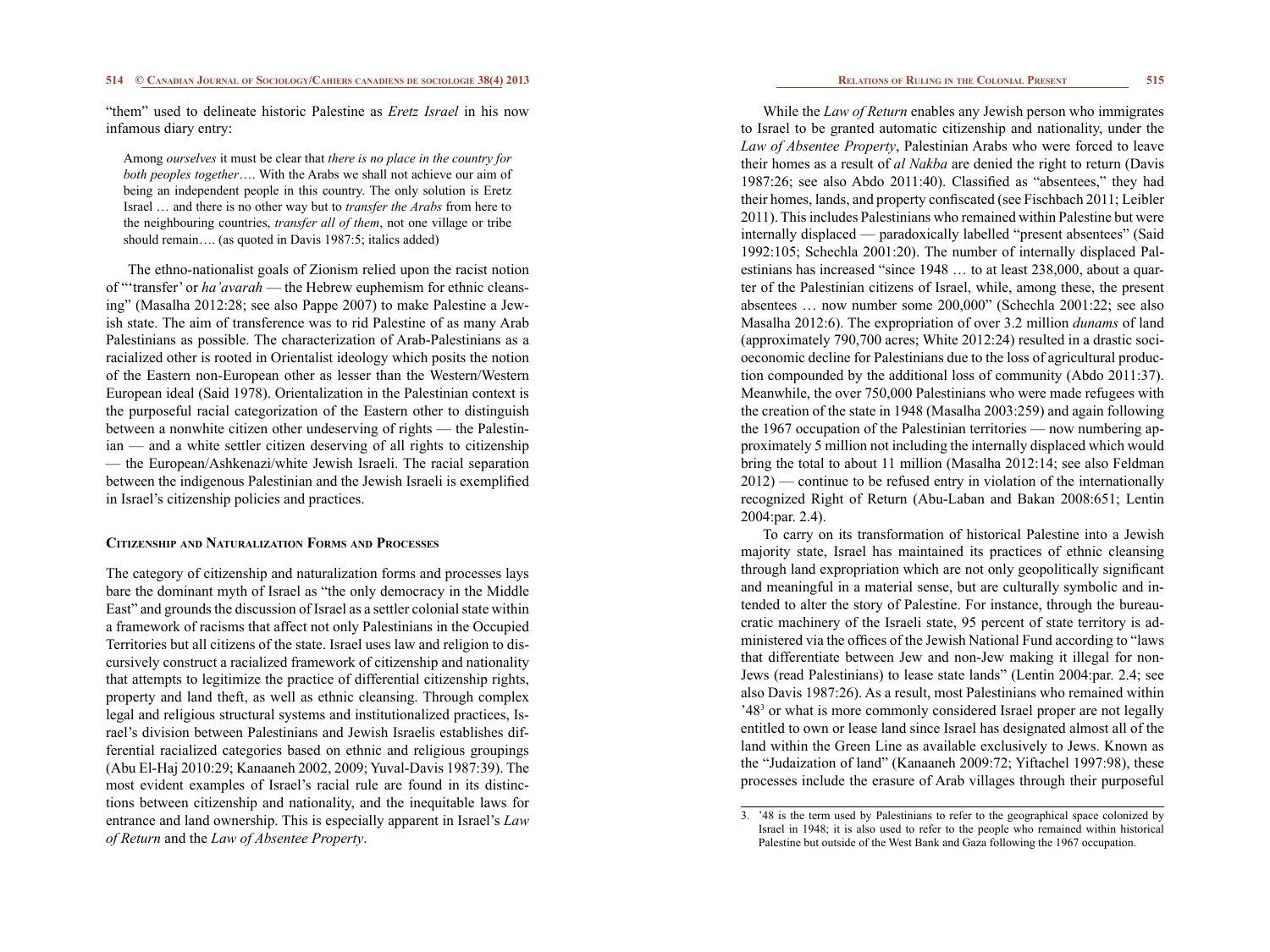unrecognition as well as the Hebraicization of Arab villages and street names (Masalha 2012; Suleiman 2004:162–165). In addition to the material dispossession of land and property, displacement of peoples, and the creation of a considerably large refugee population with all of the socioeconomic consequences that result from these processes, the Zionist methods of erasure of Palestinian history, collective memory, and existence are central to the aim of white colonial rule that naturalizes notions of settler nationality and citizenship belonging.

To ensure the whiteness of the state and quell the potential for Palestinian nationalist sentiment and struggle, Israel has further ruptured and fragmented the Palestinian population within '48 through the construction of racialized citizenship and civil rights categories based on ethnoreligious divisions. The hierarchical positioning of Palestinian Arabs into separate groupings as Druze, Bedouin, Christian, and Muslim facilitates the promulgation of what Rhoda Ann Kanaaneh (2009:10) refers to as a "good" versus "bad" Arab stereotype. The divisive nature of this classical colonial/imperialist method of divide and conquer (Arar 2012:121; Kanaaneh 2009:3, 10; Sa'di 2011:6) also exemplifies Aihwa Ong's (1996) notion of cultural citizenship wherein discriminatory and separating institutional practices create categories of "desirables" and "undesirables" with particular rights and privileges based on racial and cultural capital. Understanding that "the white-black polarities" (Ong 1996:738) of European imperialism continue to shape relations between peoples in colonial states, Ong's theoretical intervention on citizenship and race posits that societal and state differentiations within racialized groups is based on an ideological "closeness to or distance from white ideal standards" tied to class, religion, ethnicity, and gender (Ong 1996:751). In the case of Israel, the Druze, Bedouin, and Christian are understood as ideologically closer to the ideal white Jewish Israeli than the Muslim.

In contrast to other ethno-religious Palestinian groups, Druze males — as "good Arabs" or in Ong's sense "whiter Arabs" — are conscripted into the Israeli military due to their historical relationship with Zionist forces. Prior to and during *al Nakba*, the Druze built alliances with "non-Arab and non-Sunni-Muslim communities against Arab nationalism" (Kanaaneh 2009:10; Sa'di 2011:7). Bedouins, who also have a history of collaboration with Zionists during 1948, albeit on a much smaller scale, are not required but may voluntarily enter the Israeli security apparatus. Some "friendly [Bedouin] tribes" (Kanaaneh 2009:12; Sa'di 2011:20) are actively encouraged by Israel to enter military service based on common state interests which places them second only to the Druze in the state's ethno-religious hierarchical ranking. Like Bedouins, Christians and Muslims are also not obligated to participate in the military and can

enter the security apparatus only through volunteerism; however, based on their ethno-religious position they are viewed with increasing degrees of suspicion on the part of Jewish Israelis (Kanaaneh 2009:62–67; Sa'di 2011). On the Zionist scale of whiteness, Muslims in '48 come last and are seen as closest to their racialized counterparts in the Occupied Palestinian Territories.

While primarily performed for economic purposes, Palestinian participation in the military solidifies Israel's racialized distinctions through differential access to citizenship rights and privileges. Yet involvement in the Israeli security apparatus merely increases the possibilities of accessing rights and privileges for Palestinians in '48, it does not guarantee them. Rather than an automatic rights-based citizenship entitlement, the enjoyment of rights for non-Jewish Israeli citizens must be individually negotiated. This negotiated process establishes a system of clientalism and patronage that leads to uncertainty with no guaranteed rights and privileges. For instance, Palestinians living in Israel have unequal access to the "common goods" of running water, electricity, and health care as well as education; access to these goods occurs on the basis of individual resolution and agreement with the Zionist-state bureaucracy rather than through direct citizenship rights (Jabareen 2003; Kanaaneh 2009:74; Kimmerling 2001). This includes financial assistance for higher education which is available for Druze and Bedouins (Kanaaneh 2009:54–56), but remains nebulous under the tiered system of Israeli citizenship. Meanwhile all '48 Palestinians must wait the mandatory three year conscription period for Jewish Israelis and Druze before entering postsecondary institutions where preferential treatment is given to Jewish Israelis who either serve or choose to delay their military service (Kanaaneh 2009:40). Although differences amongst Palestinian minority groups exist in this negotiated process, all hold common the inequality of their citizenship in contrast to Jewish citizens of the state. Despite the marked differentiation that appears on each individual's identification card and the disparities that result from such in accessing state benefits, the contradictory state divide between Palestinians in '48 at times collapses group differences together in opposition to the Jewishness of the state.

Forms and processes of differentiation, discrimination, and segregation are structured into the lived experiences of all Palestinians in '48 (Arar 2012:118; Kanaaneh 2009:43). Unlike Jewish citizens, '48 Palestinians are not nationals of Israel (Abdo 2011:39) and the practice of social segregation between Jews and non-Jews is noticeably apparent. Due to differential citizenship rights and privileges, most Palestinians and Jewish Israelis live in separate communities where children attend segregated state and nonstate school systems based on nationality and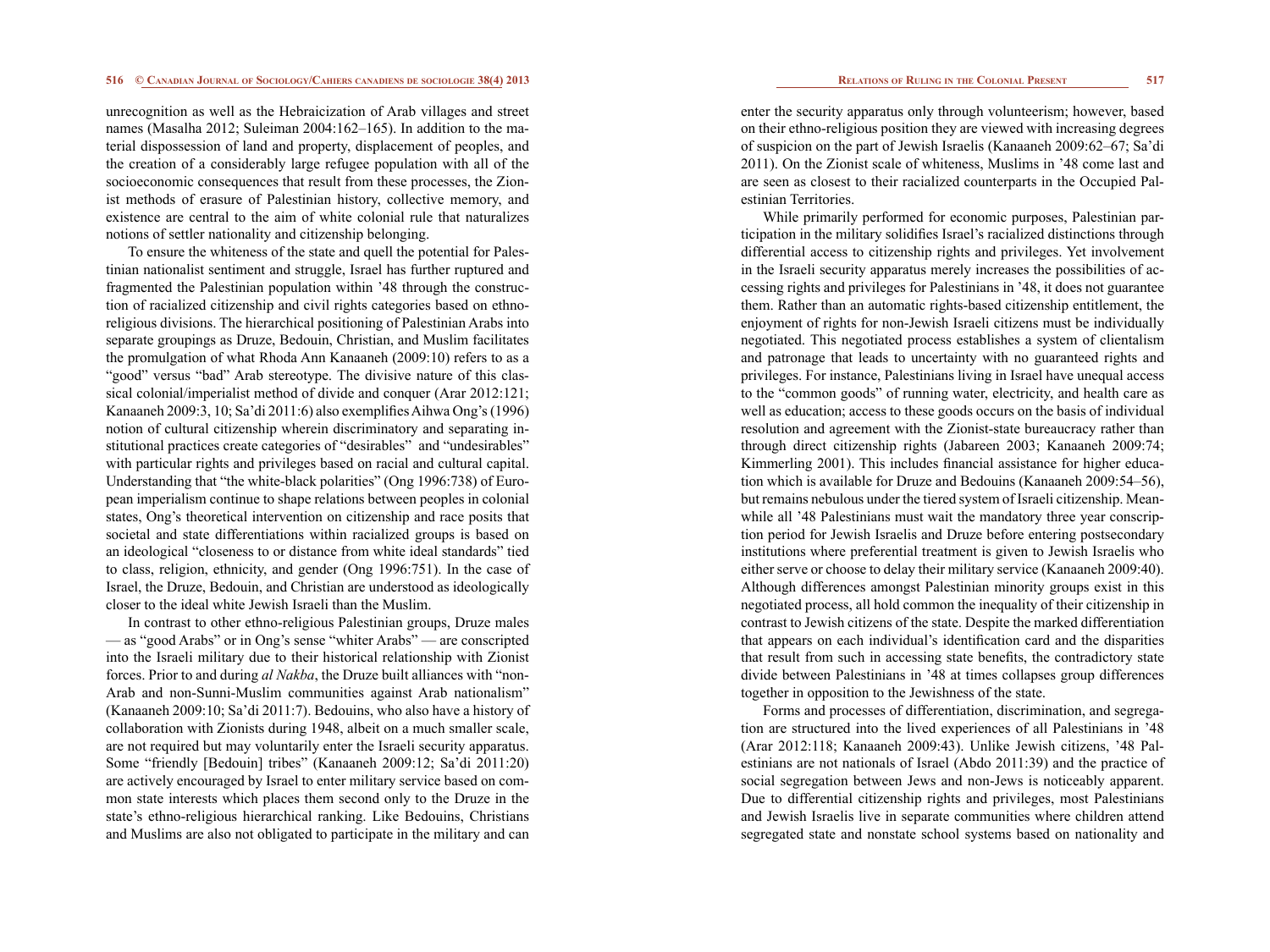religious commitment (Arar 2012:118–119). Vocational options for Palestinians are also limited by racialized citizenship categorization which affects personal income; as a result, poverty levels within Palestinian communities are extremely high (Arar 2012:118). As noted above, even those who willingly enter the state security apparatus are not afforded the same rights as Jewish Israelis, especially in relation to land ownership and land appropriation (Yiftachel 1997). Explicitly, no Palestinians — including Druze — are immune from land confiscation and expropriation, as well as house demolitions, even if they have served in the security apparatus (Kanaaneh 2009:70–78; Sa'di 2011:16–17). While the racial scale of whiteness in Israeli rule constructs Druze as good/ desirable/whitened and Sunni-Muslims as bad/undesirable/darkened, the ethno-nationalist aims of the state ensure the ideological as well as physical separation of the Jewish Israeli.

The racialization of citizenship in Israel is further complicated in relation to Jewish Israelis of European, African, and Arab ancestry. Overlooked in much of the literature, Israeli policy has not only created categories of differently racialized Palestinian citizens, but has also unofficially designated separate tiers of Jewish Israelis to differentiate if not in law then in practice between Ashkenazi (European) Jews, *Beta Israel* (Ethiopian) or *Falasha* (literally "immigrant" in Hebrew) Jews, and their *Mizrahi* (Arab) Jewish counterparts (Abdo 2011; Chehata 2012; Kanaaneh 2009; see also Yuval-Davis 1987:42–44). Racism toward Ethiopian (Chehata 2012) and Arab Jews (Abdo 2011) is prevalent, and includes discrimination against linguistic and cultural practices (Suleiman 2004:153–154). While the tiered system of Israeli citizenship privileges all Jewish peoples, this is especially the case for Ashkenazi Jews (Kanaaneh 2009:54; see also Abdo 2011:34–35; Kanaaneh 2002:157–158). The whiteness of the Zionist project is underscored by the prevalence of discriminatory racialized citizenship practices within Jewish-Israeli society. To advance its colonial aims, Israel utilizes class and gender divides in concert with racialized ethno-religious citizenship processes and forms to create structural disparities within Palestinian society.

# **Construction and Consolidation of Existing Social Inequalities**

As colonization processes rely on the construction and consolidation of existing social inequalities to further divide the population (Mohanty 1991), it is essential to consider how differentiations in class and gender intersect with racialized ethno-religious distinctions and how these may be manipulated over time to achieve settler colonial state goals. The identification of this divisive strategy which creates or reinforces

unequal power relations is also vital to understanding how Palestinians have sought to resist this colonial process. Since the goal of Zionism from the start has been to create an all Jewish state, the establishment of Israel did not initially operate in tandem with preexisting Palestinian class, gender, and religious hierarchical divisions but focused instead on eliminating the indigenous Palestinian population as a whole (Hilal 2003:163). While the displacement of close to 800,000 Palestinians during the creation of Israel (Nadeau and Sears 2010:9; Sa'di 2008:382) partially fulfilled the aim of the Zionist state, the shared experiences of displacement, dispossession, and exile established a common history expressed through a Palestinian national identity linked to *al Nakba* (Hilal 2003). To suppress possible national aspirations amongst the Palestinian population and minimize Israeli ethno-nationalist anxieties over Palestinian liberation efforts, Israel not only created distinct ethno-religious groups within '48 but also formed and strengthened class, gender, and ethnic-religious divides within the Palestinian territories.

Class mobility, as Gayatri Spivak reminds us, is critical to understanding the subaltern struggle (see Puar 2007:7) because class privilege enables some circumvention from the genocidal devastation that arises from colonial exploits. As a result of the Oslo process, the solidification of a Palestinian elite entrenched class divisions within the territories and enabled those of a wealthier class to benefit from their own relationships with the colonizers to the detriment of poorer Palestinians, disproportionately affecting women and children (see Hilal 2003; Lagerquist 2003; Roy 1998). Through political patronage and the establishment of monopolies, Oslo strengthened the Palestinian Authority's control within the Occupied Territories for the financial benefit of only a small elite (Roy 1998:25). Dividing the population further, the process also encouraged stronger surveillance of Palestinian liberation and resistance groups through combined Palestinian policing and Israeli efforts (Lagerquist 2003:8). At the same time, Israel remained in control of the borders, internal movement within the territories, most of the land and water, and international trade (Hilal 2003:168–169; Johnson and Kuttab 2001:22–23; Lagerquist 2003:8; Roy 1998:20). To limit Palestinian national struggle efforts, religious conflict was also actively encouraged by the Israeli state (Sa'ar 2006:402). This continues to be the case both in '48 and the rest of Palestine with the factional conflict between Fatah and Hamas backed by the Israeli state.

In a related way, Israel has strengthened "clanship loyalties" through preferential ethnic treatment within Palestinian communities in '48 as a preventative measure "against political radicalization" and "political mobilization" of Palestinians (Sa'ar 2006:402). A consequence of this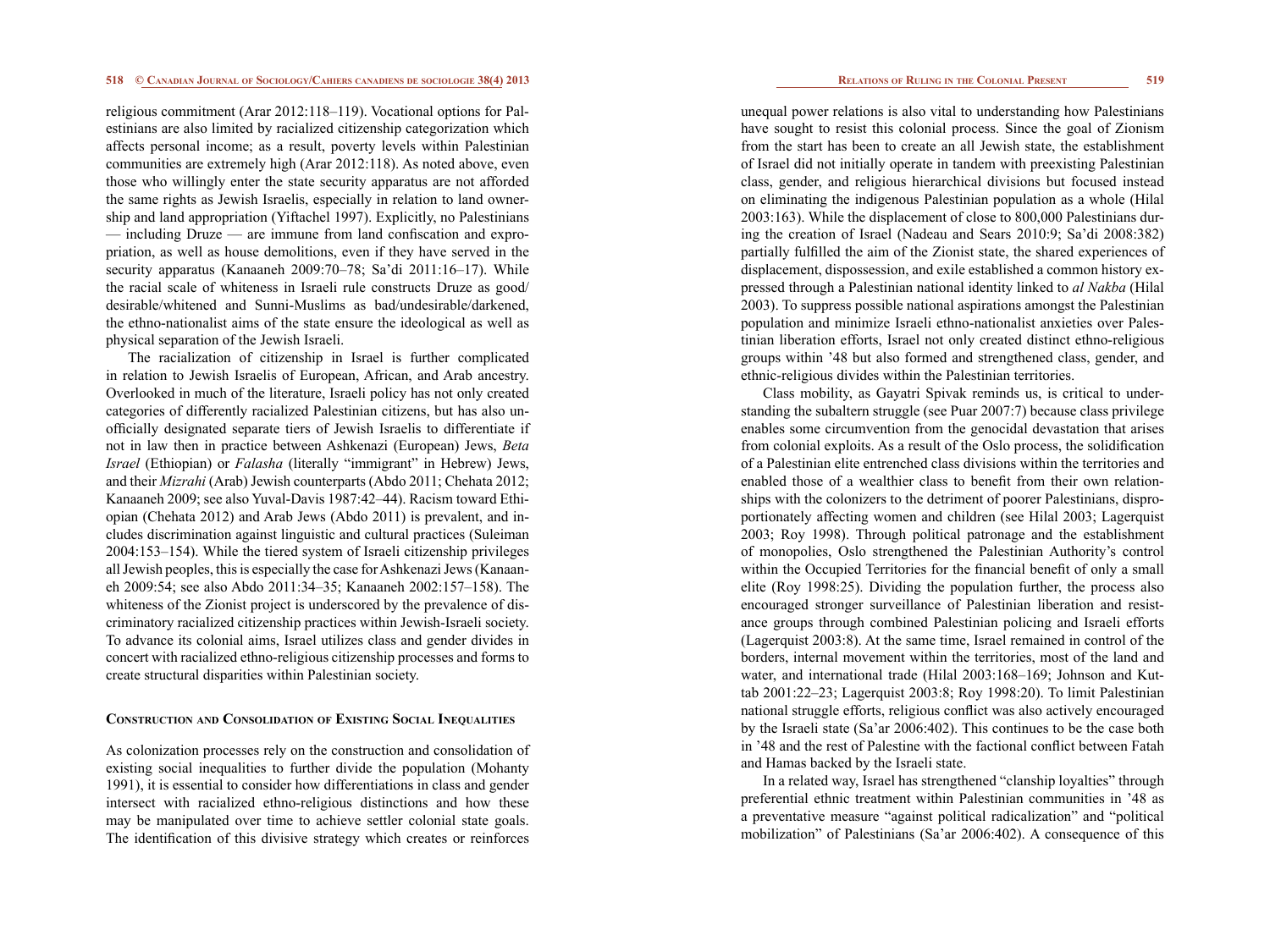has been the exacerbation of existing gender inequalities, including the social control of women by boys and men, and in the case of girls and younger women also by older women, justified by moralistic and cultural codes as well as political, economic, and religious arrangements (Herzog and Yahia-Younis 2007:586; see also Abdo 2011:29–30). Despite the limits of this patriarchal rule, women continue to be involved in national liberation and resistance struggles. Moving beyond attempts to divide Palestinians through factionalism, women's participation in political struggle crosses class and religious lines; indeed as Abdo (2008:178) notes, many of the women who are imprisoned for political activities are from well-educated and fairly well-off secular families.

The ability to traverse class divides does not appear to be the case for men, however. Julia Peteet's (1994) research shows that class privilege is an important category of difference in determining a male's experience with violence in relation to political involvement. Although all men, and indeed, all Palestinians including women and children are subject to periods of administrative detention (Falah 2008), Peteet (1994:43) details how men from camps and villages are more likely to experience "bodily inscriptions of violence political mobilization" that are "class bound" than "the politically active urban elite, often from notable families, who have traditionally striven for leadership." Israel's differential treatment of men involved in political activism and resistance based on socioeconomic standing reinforces class divides. Like gender and religious divides, this tactic interrupts and displaces possibilities for collective Palestinian struggle. While Israel constructs or intensifies fissures within Palestinian society to control the population, the state's rule over the sexual body is central to the genocidal violence of the colonial project.

# **Gender, Sexuality, and Sexual Violence**

To demonstrate the relationship between sexual governance, demography, and genocide, the categories of gender, sexuality, and sexual violence link sexuality, death, and colonial rule to enhance Mohanty's (1991) discussion of relations of ruling over the female sexual body. In its regulation and control of bodies that are deemed to matter or marked as threats, the colonial state merges the Foucauldian notion of biopolitics or the management of life, with necropolitics (thanatopolitics) or the management of death (Ghanim 2008; Mbembé 2003). The objective of the biopolitical is to control life and death at an aggregate level of the population and therefore to control mortality as death is the end limit to power (Foucault 2003:248). The state's regularization and control of death seeks to eliminate the degenerative and the differently abled

not only to rid the population of these "inferior races" but to create a stronger, "purer race" (Foucault 2003:255). In contrast to the Foucauldian notion of the biopolitical as a strictly optimizing state strategy of regulation, the necropolitical places the state's right over death at the fore of the political.

Jewish Israeli anxiety related to racialized demographics in Israel underlies a necropolitical aim. Himani Bannerji's (2003) understanding of ethno-demography reverses the order of the Foucauldian notion of demographics linked to optimization. Bannerji (2003) argues that the concern with cultural and numerical ethnicity used to manage and control "majority" and "minority" populations in ethno-nationalist states is "inherently and intrinsically genocidal/ethnocidal" (Bannerji 2003:97) and necessarily connected to women. Rather than ending with the genocidal objectives of the state, her analysis begins with the state's control of the female sexual body in the reproduction and elimination of the other. The regulation of miscegenation, sexuality, and sexual violence which is rife in colonial contexts (Mohanty 1991:17) is evident in Israel's policies and practices.

Although sexual relations between Jewish Israelis and Palestinians are regulated through the prohibition of intermarriage (see Abdo 2011:41; Kanaaneh 2002:44; Lentin 2004; Yuval-Davis 1993), a more central concern for Israel's colonial project rests with the question of ethno-nationalist demographics. To attain a Jewish majority, legal mechanisms<sup>4</sup> are used to keep apart Palestinians from either side of the Green Line while family planning tactics limit the reproduction of Palestinians within '48 (Lentin 2004; see also Schocken 2008). In what Kanaaneh describes as "political arithmetic" (2002:73), the state of Israel prescribes what are considered private choices of families and bodies. While the state actively promotes the birth of Jewish Israelis (Yuval-Davis 1996), Israel's advocacy and sponsorship of family planning clinics and advertisements aim at curtailing Palestinian births. Fusing issues of gender and class, discourses concerning Palestinian women's reproductive rights and reduced family size link having children to material wealth and education (Kanaaneh 2002:74–79). The administration and servicing of family planning by liberal Zionists juxtaposes humanitarian concerns with the state's aim to be an ethnically Jewish majority, and creates ambiguity for Palestinians (Kanaaneh 2002:77). Given that the purpose of Israel's ethnocidal project is to limit, remove, and eliminate the Palestinian population, the regulation of the biopolitical through family planning cannot be viewed as benevolent or benign.

<sup>4.</sup> See *Citizenship and Entry Act* of 2003 [http://www.knesset.gov.il/laws/special/eng/](http://www.knesset.gov.il/laws/special/eng/citizenship_law.htm  ) [citizenship\\_law.htm](http://www.knesset.gov.il/laws/special/eng/citizenship_law.htm  ) (Access date: June 29, 2012).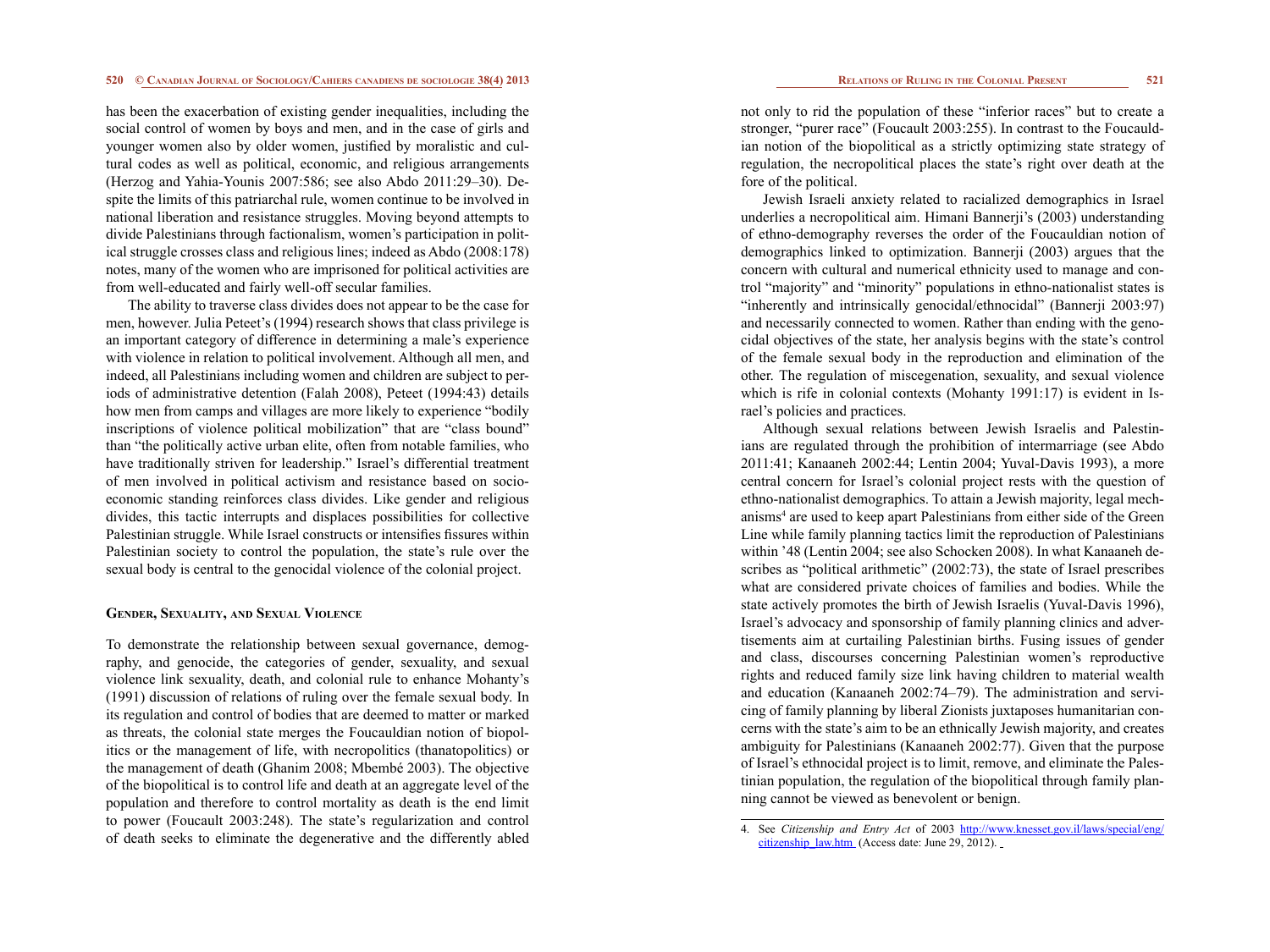Israel further masks its ongoing genocidal policies and practices through its discursive construction and marketing as a safe haven for homosexuality. Concealing the connection between the state's ongoing colonization and occupation of Palestine and its own societal violence towards all queers through its "pink washing" efforts, Israel presents itself as a queer friendly, diverse, and democratic state where the rights of all GLBTQ are upheld (Abdulhadi et al. 2011:91). At the same time, Palestinians in the West Bank and Gaza are made into Islamic fundamentalists who are backward, uncivilized, and homophobic (Puar 2011:138; see also Amireh 2010). The portrayal of Israel as modern versus Palestine as primitive blurs the ties between different forms of oppression that "might sustain or even create the conditions and possibility for the other" (Puar 2007:17). While it is crucial not to equate the differences between colonial and sexual oppressions, it is equally important to show the links between these complicated processes and how the discourse of gay rights can be used to further forms of violence toward all Palestinian bodies. Being Palestinian, whether queer or not, is always viewed as a security and demographic threat.

The fixation with ethno-nationalist threat in the Zionist imaginary leads to the further brutalization and exploitation of Palestinian bodies through sexual violence (Abdo 2008:180). The complicated feelings of shame, trauma, and humiliation connected with sexual violence have limited the detailing of this data (Masalha 2012:82; Pappe 2007:211). Indeed, as Ghazi-Walid Falah (2008) reveals in his personal account of imprisonment in Israel, sexual humiliation and assault of male prisoners is little recorded. Yet despite the limitations on the collection of this information, recent scholarly work has made steps toward documenting the state's employment and complicity in sexual violence from the massacre of Deir Yassin on April 9, 1948 to the gang rape and eventual murder of a twelve year old girl in the Negev on August 12, 1949 as well as the use of sexual humiliation and torture against political prisoners (see Masalha 2012:82–83; Pappe 2007; for sexual violence in prisons see Abdo 2008:180; Falah 2008). Changes in social attitudes towards women who are survivors of rape and other sexualized forms of violence further challenge the fear tactics of Israeli rule that attempt to silence Palestinian women's involvement in resistance (Peteet 1994; Sharoni 1995). While problematic gendered views of Palestinian women's bodies continue through the construct of the feminized woman as symbolic of the Palestinian nation which needs to be defended (Amireh 2003:750– 751; Massad 1995:471; Sharoni 1995:39), the oppression of Palestinian women — largely understood in the West as connected with traditional culture — must be situated within the context of Israel's colonial re-

lations of ruling. The attempt to portray the situation of Palestine as a national struggle rather than one of colonial dispossession relies on gendered notions of nation and state as well as constructions of racialized difference that intersect with gender.

### **Racialized and Gendered Political Prisoners**

The category of racialized and gendered political prisoners assists in identifying the forms and processes of colonial rule that Israel attempts to obscure in its representation of Palestinian political struggle which is often uncritically perpetuated in Western discourse. The recognition and acknowledgment of Palestinian women's agency in political anticolonial resistance has been continually misconstrued by the West, including by white Western feminists. Represented as powerless victims, feminists in the West have portrayed Palestinian women's participation in armed struggle as a way to gain control over their bodies rather than as a choice to engage in active resistance against colonization (see Abdo's 2008:174 discussion of Dworkin and Victor). In the process of doing so, white feminists have further racialized Palestinian women's role in struggle. Meanwhile, dominant Western discourse has constructed Palestinian men as violent (Goldberg 2008:31) as they are simultaneously emasculated by Israel's disciplinary action in the form of public and private humiliation through beatings, torture, and imprisonment (Peteet 1994:34; Puar 2007:xxiii). Prevented from attaining the military capacity to defeat Israel's well-financed military with extensive high-technology weaponry, Israel reinscribes the notion of the need for force against "Palestinian terror" when the "security" of its Jewish citizens is imperiled (Ghanim 2008:74). But while the feminization of humiliation is said to characterize the Palestinian experience of loss, the subjugated knowledges of Palestinians do not necessarily reflect this view (Lentin 2008:13).

The experiences of women political prisoners not only expose the horrific physical and psychological mechanisms and techniques of abuse and sexual torture, but further bring to light the agency of these women as political prisoners. Akin to the work of Engin Isin and Kim Rygiel (2007) as well as that of Judith Butler (Butler and Spivak 2007), Nahla Abdo's (2008) study on women political prisoners counters Agamben's (1998) claim of "bare life" to illustrate the material and experiential ways in which women contest their abjection. The stories of women fighters — many of whom identify as secular with Marxist-Leninist political associations — locate the motivation for their resistance first in *al Nakba* and its immediate aftermath of "exile and trauma" (Abdo 2008; Peteet 1994). The enduring involvement of women in struggles against the on-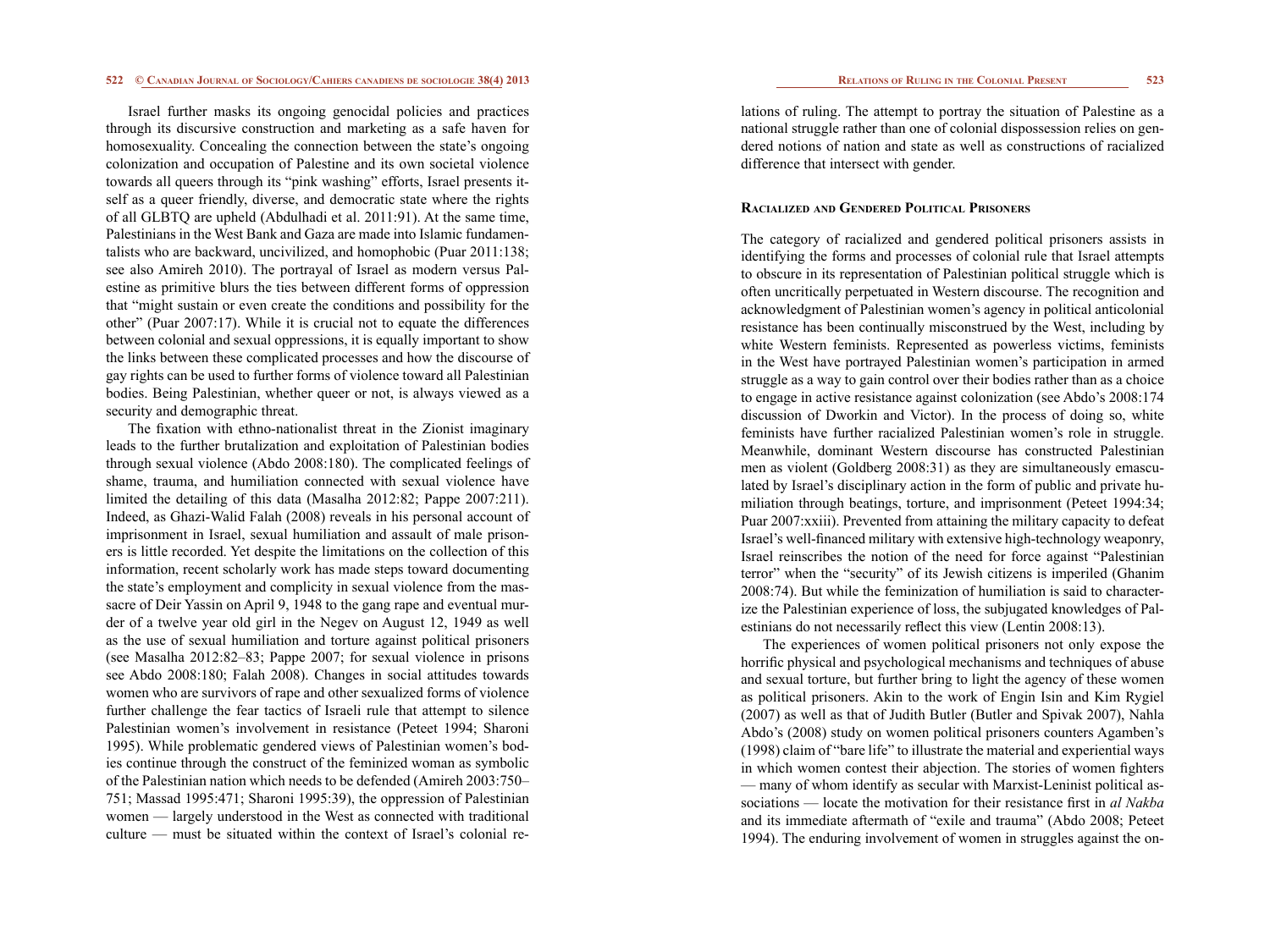going colonization of Palestine and their significant and numerous ways of resisting spaces of enclosure helps to counter the Orientalized and racialized perception of women's role in struggle.

While Israel "continuously refers and appeals to exception, emergency, and a fictionalized notion of the enemy" (Mbembé 2003:14; also Ghanim 2008:72–73; Goldberg 2008:36–37), the sheer number of political Palestinian prisoners — including women and children — that mark the contemporary space of the state attest to the fact that Israeli politics of imprisonment and detainment are not extraordinary events, but rather are central to the structuring network of Israeli settler colonialism. Israel's practices of disciplinary and regulatory control over racialized political bodies occur not only through physical and psychological torture inside the prison, but outside as well through the use of collective punishment methods. Home demolitions, widely documented by human rights organizations, are regularly used by Israel as a method of collective punishment against all Palestinian political prisoners (Abdo 2008:181; Goldberg 2008:39). Meanwhile, the ongoing hunger strikes by female and male prisoners alike — many of whom have been held under administrative detention without formal charge (Abu-Sarah 2012) — illustrates the length that Palestinians are willing to go to demonstrate their refusal to comply with the injustices of Israeli policies and practices. The manner in which Palestinian resistance is presented underlines the significance of discourse to the practice of rule.

# **"Unmarked" Versus "Marked" Discourses**

The category of "unmarked" versus "marked" discourses helps to reveal how discursive practices are vital to the mechanisms and techniques employed in relations of ruling. While the "unmarked" discourses of citizenship and individual rights are used to create exclusionary and differential rights categories in liberal capitalist states, the "marked" discourses of overt exclusion and racialized and gendered otherness are illustrative of colonial projects (Mohanty 1991:21). The bureaucratic or unmarked discourse of Western rationality which Arendt recognized in the link between national-socialism and imperialism obscures "civilized" practices of state murder (Mbembé 2003:23). Israel actively employs the two discursive techniques to continue their ethno-nationalist pursuits.

In a state that purports to be both Jewish and democratic, the language of tolerance is used within the Green Line to mask Israel's necropolitical aim:

Even when this ethno-nationalism is not actively genocidal, even when it 'tolerates' … [ethnic] 'minorities,' genocidal or eliminationist premises underwrite it. As with all other ethno-nationalist projects, it constructs a hierarchical set of differences between people living within a national/ political territory on grounds of racialized ethnicities, including religion, thus calling for their erasure from and subordination in the main frame of society, culture and history. (Bannerji 2003:99)

The current narrative which discursively marks Palestinians as an alien/stranger population rather than as natives with irrevocable binding rights to the land began with Zionist myths that "Palestinians did not exist" or that Palestine was "a land without a people" (Golda Meir and Israel Zangwill respectively in Said 1992:5, 7). In contemporary times, the pervasiveness of othering discourse which characterizes Palestinians as alien extends to all areas of media and scholarship including feminist discourse (Abdo 2004:23–24; Abdo 2008:174; Al-Hardan 2008:249; Khalidi 1997:18; Pappe 2008:152,160; Puar 2011). While attempts to silence and erase Palestinian experiences and histories limit the production of these situated knowledges, the discursive representation of Palestinians as terrorist others controls the manner in which Israel and Palestine are discussed and the racialized policies and practices that are implemented and to a large extent accepted in Israeli society and the international arena.

The state's use of racialized discourse (Abu-Laban and Bakan 2011; Ghanim 2008; Goldberg 2008) facilitates the execution of Israel's apartheid policies that segregate communities from one another and limit or prevent mobility, including access to food, water, and education. The continued territorial fragmentation of Palestine — primarily evident in the West Bank — continues to see increased settlements with separate road systems and tunnels and bridges for Jewish settlers and Palestinians (Abujidi 2011:315–319; Korn 2008:121; Weizman 2007:179–181); meanwhile Gaza is completely sealed off and the delivery of basic goods is severely limited and oftentimes prevented altogether (Ghanim 2008:77; Korn 2008:117). The movement of Palestinians inside and outside of West Bank enclaves is restricted (Ghanim 2008:66, 76; Korn 2008:123) and in the case of Gaza movement is near impossible (Ghanim 2008:77; Korn 2008:117). The apartheid wall cuts deeply into West Bank territory to engulf the expanding illegal settlements, and absorb resources such as water and fertile agricultural land (see Weizman 2007:161–179). The consequence of discursively representing Palestinians as racialized others is thus evident in the Occupied Territories.

Apartheid fragmentation is not only present in the discriminatory citizenship policies and practices that permit the walls, roads, checkpoints, and camps that separate Israelis from Palestinians (see Zureik 2011); it is discursively written into the Zionist vision of the state through the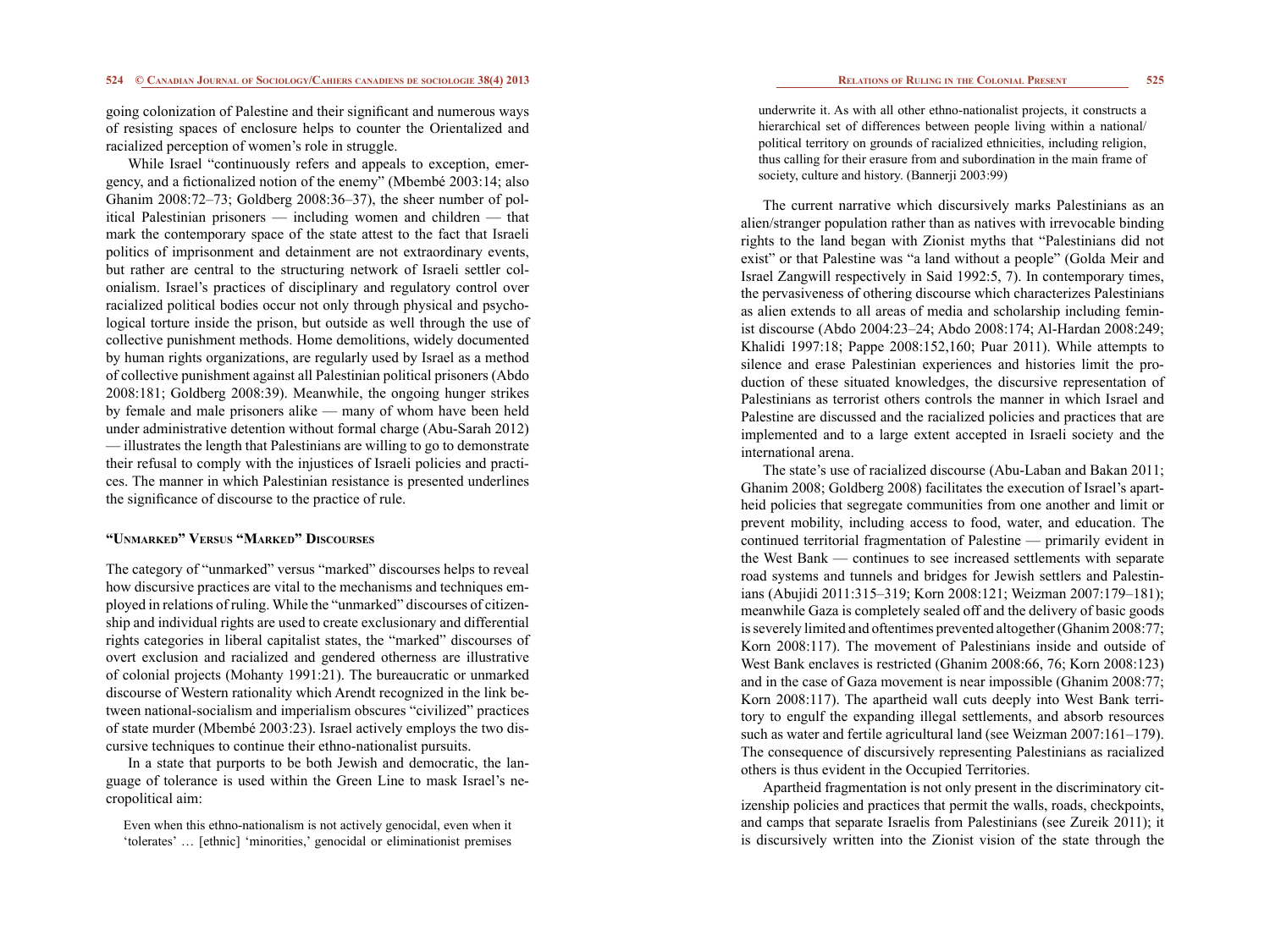delineation of Jewish ethno-national identity which supersedes the determination of rights for all racially marked Palestinians. While the Occupied Palestinian Territories serve as the case in point for Achille Mbembé's (2003) necropolitical framework, the techniques of surveillance and occupation as well as territorial fragmentation — although not as excessive — extend beyond the West Bank and Gaza to all of Occupied Palestine or what is considered Israel proper. In the imagined democracy of the ethno-national state, the sovereign disciplines and regulates the body and population through discourses, practices, and processes paradoxical to the liberal notions of equality, rights, and freedoms.

The guise of Israel as a liberal democratic state cannot be reconciled with its racialized origins and its intention to remain a Jewish majority state with special rights and privileges afforded to its Jewish Israeli citizens and exceptional laws that not only prevent Palestinians from enjoying the same but create the conditions for genocidal practices (Bannerji 2003:103; Yiftachel 2006). In recent years, nothing reflects this better than the Loyalty Oath passed on October 10, 2010 which "requires 'non-Jewish' citizens to swear allegiance to Israel as 'Jewish and democratic' [and is squarely aimed at] ... Palestinian citizens" (Abdo 2011:49). As Bannerji (2003:97) aptly points out, although the conception of genocide/ethnocide "has been generally spatialized by the western … political discourse as a third world phenomenon or a phenomenon of 'backward', formerly communist, European states," in considering national imaginaries liberal western states must also be recognized as spaces of genocide/ethnocide. Although Bannerji (2003:98) cautions against the use of exceptional discourse which only reifies constructed differences between states, it is precisely through the view of what is considered exceptional that the normal comes into question, and the divides of tradition or tribal versus modernity, and/or East versus West lead to an interrogation of all sovereign power. It is necessary to underline that all levels of discourse must challenge colonial rule's creation of simplistic categories of differentiation that are used to both divide and assimilate.

# **Discussion and Conclusion**

The categorical framework outlined here provides a method for a critical antiracist feminist analysis of colonization which understands the complexity of colonial relations of ruling. Through the institutions, policies, and practices of colonial occupation (Mohanty 1991:19–20) and liberal citizenship models (Ong 1996), the construction of racialized discriminatory categories based on class and gender determinations of closeness or distance to whiteness affects how attitudes and discourses are shaped in a global sense. Israel's "discourse of the sacred" (Mbembé 2003:27) which utilizes the historical suffering of Jewish peoples while claiming the divine right to the land of Palestine is often understood by Zionists as exemplary of Foucault's notion of "counter-history" (see Abu El-Haj 2010:31; Goldberg 2008:26). The Zionist goal of an independent state in a land "without a people" invokes the past victimization of Jews in servitude, as exiles, and through brutal genocide, while it disappears the historical presence of the Palestinian people by means of on-going ethnic cleansing and genocide. The reliance on religious as well as secular Zionist narratives reveals a profound contradiction that is obscured through the constant recollection of Jewish pain.

While the discourse of race struggle as a form of counter-history has the potential to be revolutionary, Foucault cautions that the use of counter-history does not belong solely to the oppressed. Racism, according to Foucault (2003:81), is the inverted form of race struggle in which the "theme of racial purity replaces that of race struggle, and when counter-history begins to be converted into biological racism." Since all discourse is dynamic, it can be transformed and used strategically by oppositional groups for a variety of political meanings; historical discourses of race struggle therefore come into conflict in the production of knowledge (Foucault 2003:77). Due to the Holocaust, Zionism has discursively reconfigured race along nationalist rather than explicitly biologically racist lines (Goldberg 2008:30-31; also see Abu El-Haj 2010:32; Lentin 2004; Yuval-Davis 1987). The purposeful division between Palestinian-Arabs and Jews is thus constructed on national difference rather than race (Lentin 2004:par. 2.2).

An antiracist feminist analysis is crucial to understanding and countering the myths of the Zionist construction of Israel. The "relatively recent" (Lentin 2004:par. 2.2) use of the term racism in the Israeli context is critical to producing knowledge of *al Nakba* and the on-going Palestinian experiences of colonization. The link between discourse and practice is vital to identifying, unsettling, and overcoming injustices of the state. Indeed as Foucault (2003) argues, when power is revealed to be unjust the discourse of race struggle overrides that of the history of sovereignty. In this way the potential for Palestinian counter-history as a truly revolutionary discourse that will overcome that of Zionism is found in the questioning of dissymmetries, disequilibriums, injustice, and the violence that is perpetrated by the Israeli state on the Palestinian people "despite the order of laws, beneath the order of laws, and through and because of the order of laws" (Foucault 2003:79). In striving to decolonize the history of Palestine it is necessary to examine race, class, and gender to complicate simplistic divisions between Palestinians and Israelis in relations of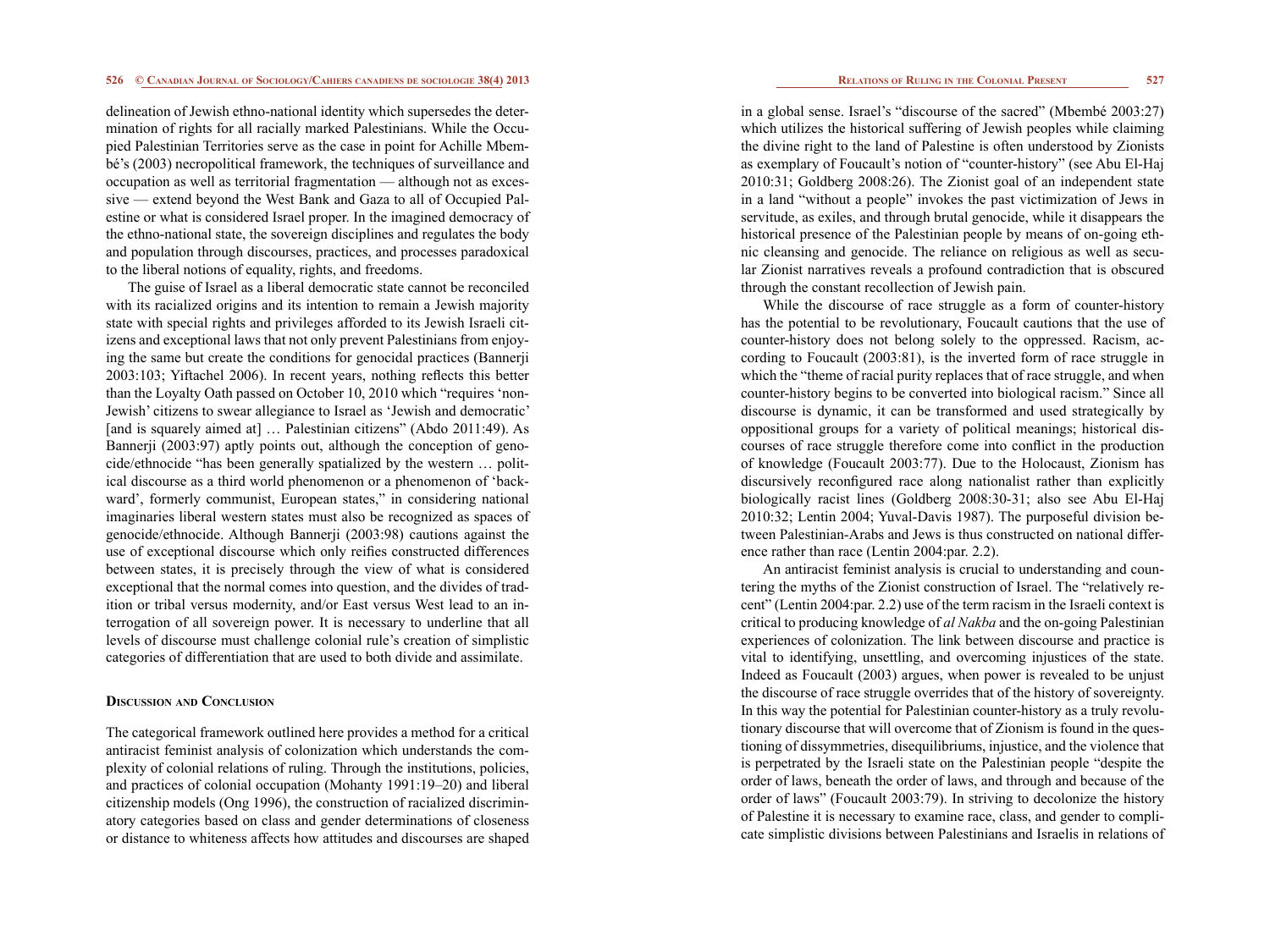ruling; however, to move in the direction of halting the violent policies and practices of the Israeli state against the Palestinian people more must be done to counter the Zionist silencing and erasure of situated Palestinian knowledges that continue to be purposely censored in academia and beyond.

### **References**

- Abdo, Nahla. 1996. Orientalism, eurocentrism and the making of theory. Pp. 1–29 in N. Abdo, ed., *Sociological Thought: Beyond Eurocentric Theory*. Toronto: Canadian Scholar's Press.
- 2004. Writing dislocation, writing the self: Bringing (back) the political into gendered Israeli-Palestinian dialoguing. Pp. 1–33 in N. Abdo and R. Lentin, eds., *Women and the Politics of Military Confrontation: Palestinian and Israeli Gendered Narratives of Dislocation*. New York: Berghan Books.
- ——— 2008. Palestinian *munadelat*: Between western representation and lived reality. Pp. 173–88 in R. Lentin, ed., *Thinking Palestine*. New York: Zed Books.
- ——— 2011. *Women in Israel: Race, Gender and Citizenship*. New York: Zed Books.
- Abdulhadi, Rabab, Ayoka Chenzira, Angela Y. Davis, Gina Dent, G. Melissa Garcia, Anna Romina Gueverra, Beverly Guy-Sheftall, Premilla Nadasen, Barbara Ransby, Chandra Talpade Mohanty, and Waziyatawin. 2011. Palestine statement: Justice for Palestine: A call to action from indigenous and women of color feminists. *Transforming Anthropology*  20(1):90–92.
- Abu El-Haj, Nadia. 2010. Racial Palestinianization and the janus-faced nature of the Israeli state. *Patterns of Prejudice* 44(1):27–41.
- Abujidi, Nurhan. 2011. Surveillance and spatial flows in the occupied Palestinian territories. Pp. 313–334 in E. Zureik, D. Lyon, and Y. Abu-Laban, eds., *Surveillance and Control in Israel/Palestine: Population, Territory, and Power*. New York: Routledge.
- Abu-Laban, Yasmeen and Abigail Bakan. 2008. The racial contract: Israel/Palestine and Canada. *Social Identities* 14(5):637–660.
- 2011. The Israelization of social sorting and the Palestinization of the racial contract: Reframing Israel/Palestine and the war on terror. Pp. 276–294 in E. Zureik, D. Lyon, and Y. Abu-Laban, eds., *Surveillance and Control in Israel/Palestine: Population, Territory, and Power*. New York: Routledge.
- Abu-Sarah, Aziz. 2012. Hunger strike highlights forgotten tragedy of Palestinian prisoners. *[+972 Magazine: Independent Commentary from Israel and the](http://scar.gmu.edu/publisher-publication/10725) [Palestinian territories](http://scar.gmu.edu/publisher-publication/10725)*. [Online]. Accessed 13 June 2012 at [http://scar.](http://scar.gmu.edu/icar-news/13784) [gmu.edu/icar-news/13784.](http://scar.gmu.edu/icar-news/13784)

- Agamben, Giorgio. 1998. *Homer Sacer: Sovereign Power and Bare Life*, translated by D. Heller-Roazen. Stanford, CA: Stanford University Press.
- Al-Hardan, Anaheed. 2008. Understanding the present through the past: Between British and Israeli discourses on Palestine. Pp. 236–53 in R. Lentin, ed., *Thinking Palestine*. New York: Zed Books
- Amireh, Amal. 2003. Between complicity and subversion: Body politics in Palestinian national narrative. *The South Atlantic Quarterly* 102(4):747–772. ——— 2010. Afterword. *GLQ: A Journal of Lesbian and Gay Studies* 16(4):635– 647.
- Arendt, Hannah. 1973 [1958]. *Origins of Totalitarianism*. New York: Harcourt Brace Jovanovich.
- Arar, Khalid. 2012. Israeli education policy since 1948 and the state of Arab education in Israel. *Italian Journal of Sociology of Education* 1:113–145.
- Bannerji, Himani. 2003. Demography and democracy: Reflections on violence against women in genocide or ethnic cleansing. *Resources for Feminist Research* 30(3/4):93–106.
- Butler, Judith and Gayatri C. Spivak. 2007. *Who Sings the Nation-State? Language, Politics, Belonging*. New York: Seagull Books.
- Chehata, Hanan. 2012. Israel: Promised land for Jews ... as long as they're not black? *Race & Class* 53(4):67–77.
- Davis, Uri. 1987. *Israel: An Apartheid State*. London: Zed Books.
- Falah, Ghazi-Walid. 1996. The 1948 Israeli-Palestinian war and its aftermath: The transformation and de-signification of Palestine's cultural landscape. *Annals of the Association of American Geographers* 86(2):256–85.
	- $-2008$ . Geography in ominous intersection with interrogation and torture: Reflections on detention in Israel. *Third World Quarterly* 29(4):749–766.
- Feldman, Ilana. 2012. The challenge of categories: UNRWA and the definition of a 'Palestine Refugee'. *Journal of Refugee Studies* [Online May 12, 2012]. Access date: July 3, 2012.
- Fischbach, Michael R. 2011. British and Zionist data gathering on Palestinian Arab landownership and population during the mandate. Pp. 297–312 in E. Zureik, D. Lyon, and Y. Abu-Laban, eds., *Surveillance and Control in Israel/Palestine: Population, Territory, and Power*. New York: Routledge.
- Foucault, Michel. 2003 [1997]. *"Society Must be Defended": Lectures at the Collège de France, 1975–76*, edited by M. Bertani and A. Fontana; translated by D. Macey. New York: Picador.
- Ghanim, Honaida. 2008. Thanatopolitics: The case of the colonial occupation of Palestine. Pp. 65–81 in R. Lentin, ed., *Thinking Palestine*. New York: Zed Books.
- Goldberg, David T. 2008. Racial Palestinianization. Pp. 25–45 in R. Lentin, ed., *Thinking Palestine*. New York: Zed Books..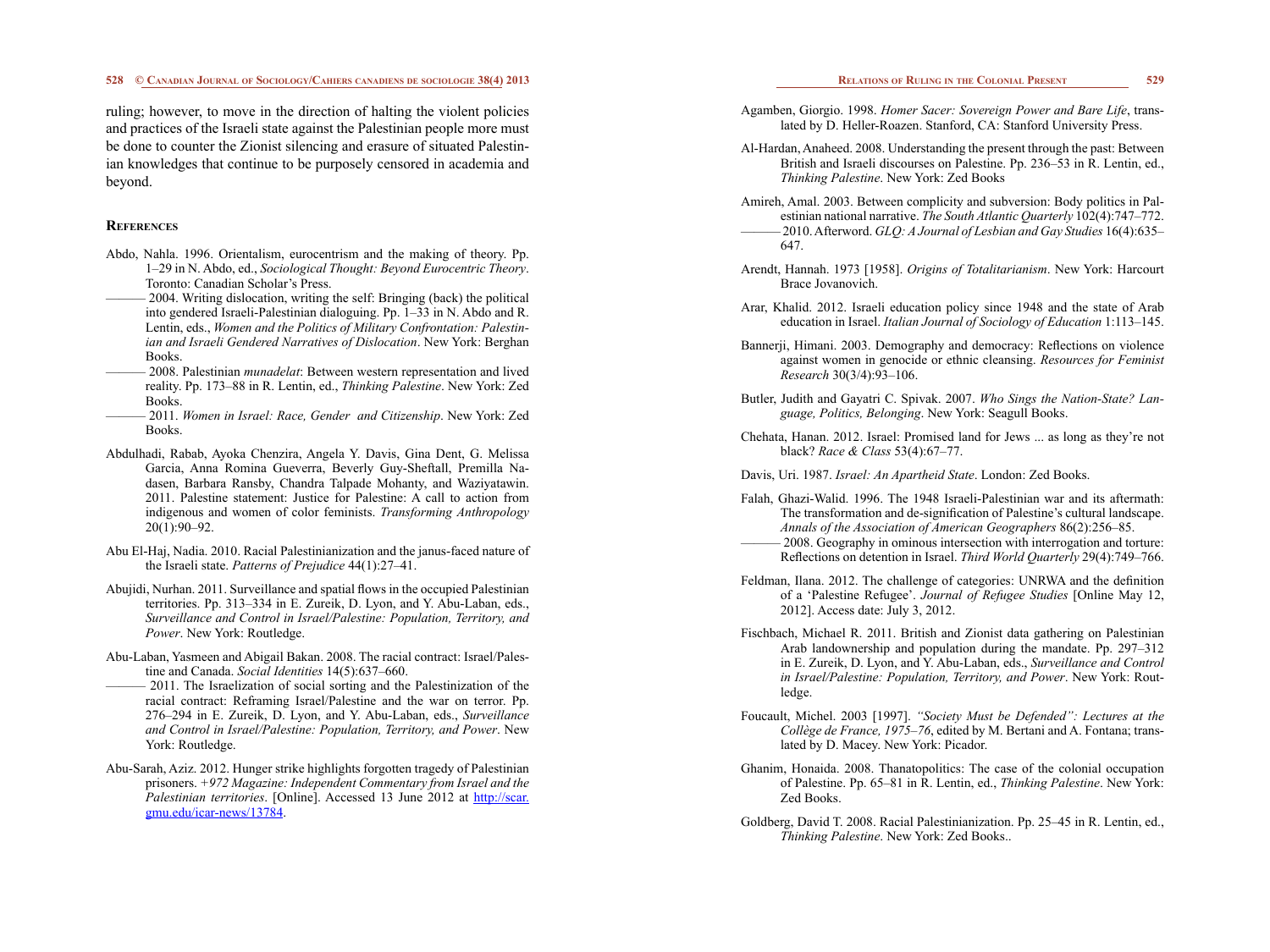### Gregory, Derek. 2004. *The Colonial Present*. Blackwell Publishing.

Herzog, Hanna and Taghreed Yahia-Younis. 2007. Men's bargaining with patriarchy: The case of primaries within Hamulas in Palestinian Arab communities in Israel. *Gender and Society* 21(4):579–602.

- Hilal, Jamil. 2003. Problematizing democracy in Palestine. *Comparative Studies of South Asia, Africa and the Middle East* 23(1&2):163–172
- Isin, Engin and Kim Rygiel. 2007. Abject spaces: Frontiers, zones, camps. Pp. 181–203 in E. Dauphinee and C. Masters, eds., *Logics of Biopower and the War on Terror*. Hampshire: Palgrave.
- Jabareen, Hassan. 2003. The future of Arab citizenship in Israel: Jewish-Zionist time in a place with no Palestinian memory. Pp. 196–220 in D. Levy and Y. Weiss, eds., *Challenging Ethnic Citizenship: German and Israeli Perspectives on Immigration*. New York: Berghahn Books.
- Johnson, Penny and Eileen Kuttab. 2001. Where have all the women (and men) gone? Reflections on gender and the second Palestinian Intifada. *Feminist Review* 69:21–43.
- Kanaaneh, Rhoda Ann. 2002. *Birthing the Nation: Strategies of Palestinian Women in Israel*. Berkeley: University of California Press. ——— 2009. *Surrounded: Palestinian Soldiers in the Israeli Military*. Stanford, CA: Stanford University Press.
- Khalidi, Rashid. 2001. The Palestinians and 1948. Pp. 12–36 in E.L. Rogan and A. Shlaim, eds., *The War for Palestine: Rewriting the History of 1948*. New York: Cambridge University Press.
- Khalidi, Walid. 1997. Revisiting the UNGA partition resolution. *Journal of Palestine Studies* 27(1):5–21.
- Kimmerling, Baruch. 2001. *The Invention and Decline of Israeliness: State, Society and the Military.* Berkeley: University of California Press.
- Korn, Alina. 2008. The ghettoization of the Palestinians. Pp. 116–30 in R. Lentin, ed., *Thinking Palestine*. New York: Zed Books.
- Lagerquist, Peter. 2003. Privatizing the occupation: The political economy of an Oslo development project. *Journal of Palestine Studies* 32(2):5–20.
- Leibler, Anat E. 2011. **"**You must know your stock": Census as surveillance practice in 1948 and 1967. Pp. 239–256 in E. Zureik, D. Lyon, and Y. Abu-Laban, eds., *Surveillance and Control in Israel/Palestine: Population, Territory, and Power*. New York: Routledge.
- Lentin, Ronit. 2004. No woman's law will rot this state: The Israeli racial state and feminist resistance. *Sociological Research Online* 9(3). Accessed 8 June 2012 at <http://www.socresonline.org.uk/9/3/lentin.html>.
- ——— 2008. Introduction. Pp. 1–22 in R. Lentin, ed., *Thinking Palestine*. New York: Zed Books.
- Masalha, Nur. 2003. *The Politics of Denial: Israel and the Palestinian Refugee Problem.* London: Pluto Press.

- $-2012$ . The Palestine Nakba: Decolonising History, Narrating the Sub*altern, Reclaiming Memory*. New York: Zed Books.
- Massad, Joseph. 1995. Conceiving the masculine: Gender and Palestinian nationalism. *Middle East Journal* 49(3):467–483.
- Mbembé, Achille. 2003. Necropolitics, translated by L. Meintjes. *Public Culture* 15(1):11–40.
- Mohanty, Chandra. T. 1991. Introduction, Cartographies of struggle: Third world women and the politics of feminism. Pp. 1–49 in C.T. Mohanty, A. Russo, and L. Torres, eds., *Third World Women and the Politics of Feminism*. Indianapolis: Indiana University Press.
- Nadeau, Mary-Jo and Alan Sears. 2010. The Palestine test: Countering the silencing campaign. *Studies in Political Economy* 85 Spring:7–33.
- Ong, Aihwa. 1996. Cultural citizenship as subject-making: Immigrants negotiate racial and cultural boundaries in the United Sates [and comments and reply]. *Current Anthropology* 37(5):737–62.
- Pappe, Ilan. 2007. *The Ethnic Cleansing of Palestine*. Oxford: Oneworld Publications.
	- 2008. The Mukhabarat state of Israel: A state of oppression is not a state of exception. Pp. 148–69 in R. Lentin, ed., *Thinking Palestine*. New York: Zed Books.
- Peteet, Julie. 1994. Male gender and rituals of resistance in the Palestinian "Intifada": A cultural politics of violence. *American Ethnologist* 21(1):31–49.
- Puar, Jasbir K. 2007. *Terrorist Assemblages: Homonationalism in Queer Times*. London: Duke University Press.
	- 2011. Citation and censorship: The politics of talking about the sexual politics of Israel. *Feminist Legal Studies* 19:133–142.
- Roy, Sara. 1998. The Palestinian economy after Oslo. *Current History* January: 19–25.
- Sa'ar, Amalia. 2006. Feminine strength: Reflections on power and gender in Israeli-Palestinian culture. *Anthropological Quarterly* 79(3):397–430.
- Sa'di, Ahmad H. 2008. Remembering al Nakba in a time of amnesia. *Interventions: International Journal in Postcolonial Studies* 10(3):381–399.
- $-2011$ . The role of social sorting and categorization under exceptionalism in controlling a national minority: The Palestinians in Israel. *The New Transparency: Surveillance and Social Sorting.* Working Paper V: 1–43. Ben Gurion Univeristy of the Negev, Department of Politics and Government.
- Said, Edward W. 1978. *Orientalism*. London: Penguin. ——— 1992 [1979]. *The Question of Palestine*. New York: Vintage.
- Schechla, Joseph. 2001. The invisible people come to light: Israel's "internally displaced" and the "unrecognized villages." *Journal of Palestine Studies* 31(1):20–31.